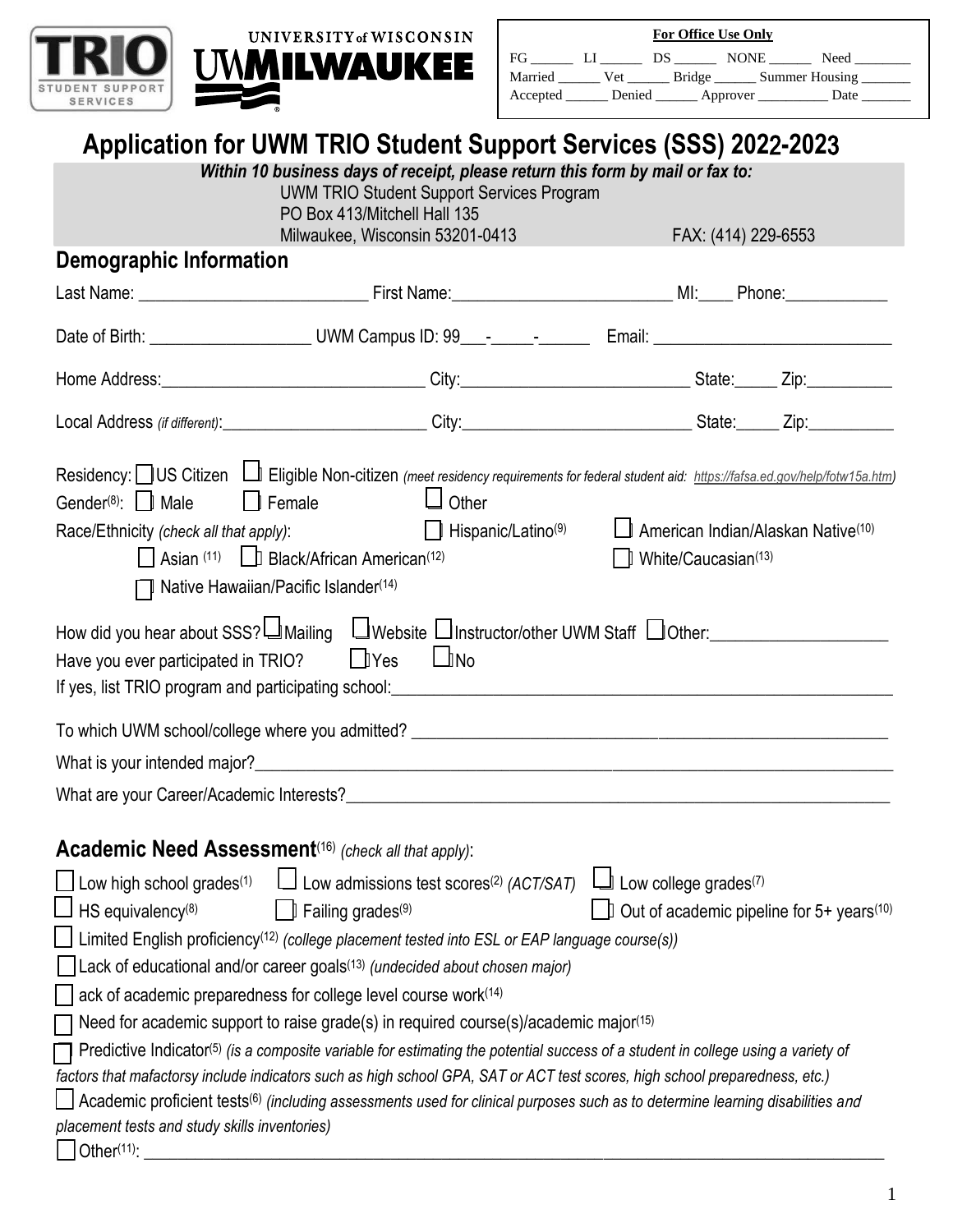#### **\*This page determines SSS Eligibility Criteria – if not complete, application will not be accepted!\***

### **Income Information**

Dependent Students report **Parental 20**20 taxable income, Independent Students report **Self 20**20 taxable income:

☐ I am a Dependent Student – younger than 24, unmarried, not emancipated; **parental income is reported** on the FAFSA ☐ I am an Independent Student – typically age 24+, married, emancipated; **parental income is NOT reported** on the FAFSA *For more information regarding dependency status, see: https://studentaid.ed.gov/sa/fafsa/filling-out/dependency*

Table below, please circle ONE number for EACH "Taxable Income" & circle number in "household"

| Taxable Income* is equal<br>to or less than (circle): | \$20,385 | \$27,465 | \$34.545 | \$41,625 | \$48,705 | \$55,785 | \$62,865 | \$69.945 | Add<br>\$8,850ea |
|-------------------------------------------------------|----------|----------|----------|----------|----------|----------|----------|----------|------------------|
| Household size (circle):                              |          |          |          |          |          |          |          |          |                  |

*\*1040 line 15*

#### *Note: You may be asked to verify this information*

| Have you applied for Financial Aid? $\square$ Yes | $\Box$ No |       |
|---------------------------------------------------|-----------|-------|
| Parent Signature:                                 |           | Date. |
|                                                   |           |       |

## **First Generation Information**

For each parent/guardian, check only ONE box corresponding to highest level of education attained:

|             | Primary<br>School (1-12) |  |  | Graduated<br><b>High School</b> |  | Some College |  |  | Associate<br>Degree |  |  | Bachelor's<br>Degree |  |  | Graduate<br>Degree |  |  |  |
|-------------|--------------------------|--|--|---------------------------------|--|--------------|--|--|---------------------|--|--|----------------------|--|--|--------------------|--|--|--|
| Parent 1    |                          |  |  |                                 |  |              |  |  |                     |  |  |                      |  |  |                    |  |  |  |
| Parent 2    |                          |  |  |                                 |  |              |  |  |                     |  |  |                      |  |  |                    |  |  |  |
| Or Guardian |                          |  |  |                                 |  |              |  |  |                     |  |  |                      |  |  |                    |  |  |  |
|             |                          |  |  |                                 |  |              |  |  |                     |  |  |                      |  |  |                    |  |  |  |

### **Disability Information** *(if applicable)*

We request students with one or more documented disabilities to present that information to ensure they are made aware of *services to which they are entitled. Academic Accommodations are available to students with disabilities.*

Do you have a documented disability? | Yes | INo

If you are a student with a disability, or have had an IEP, or used services such as a "Resource Room" in high school, please contact the **UWM Accessibility Resource Center (ARC)** to request services (www.uwm.edu/arc; 414-229-6287). To be eligible for TRIO SSS based upon having a disability, you must apply to ARC. **ARC staff will provide verification documentation for disability eligibility.**

# **All the information provided is true to the best of my knowledge:** ☐ **Yes**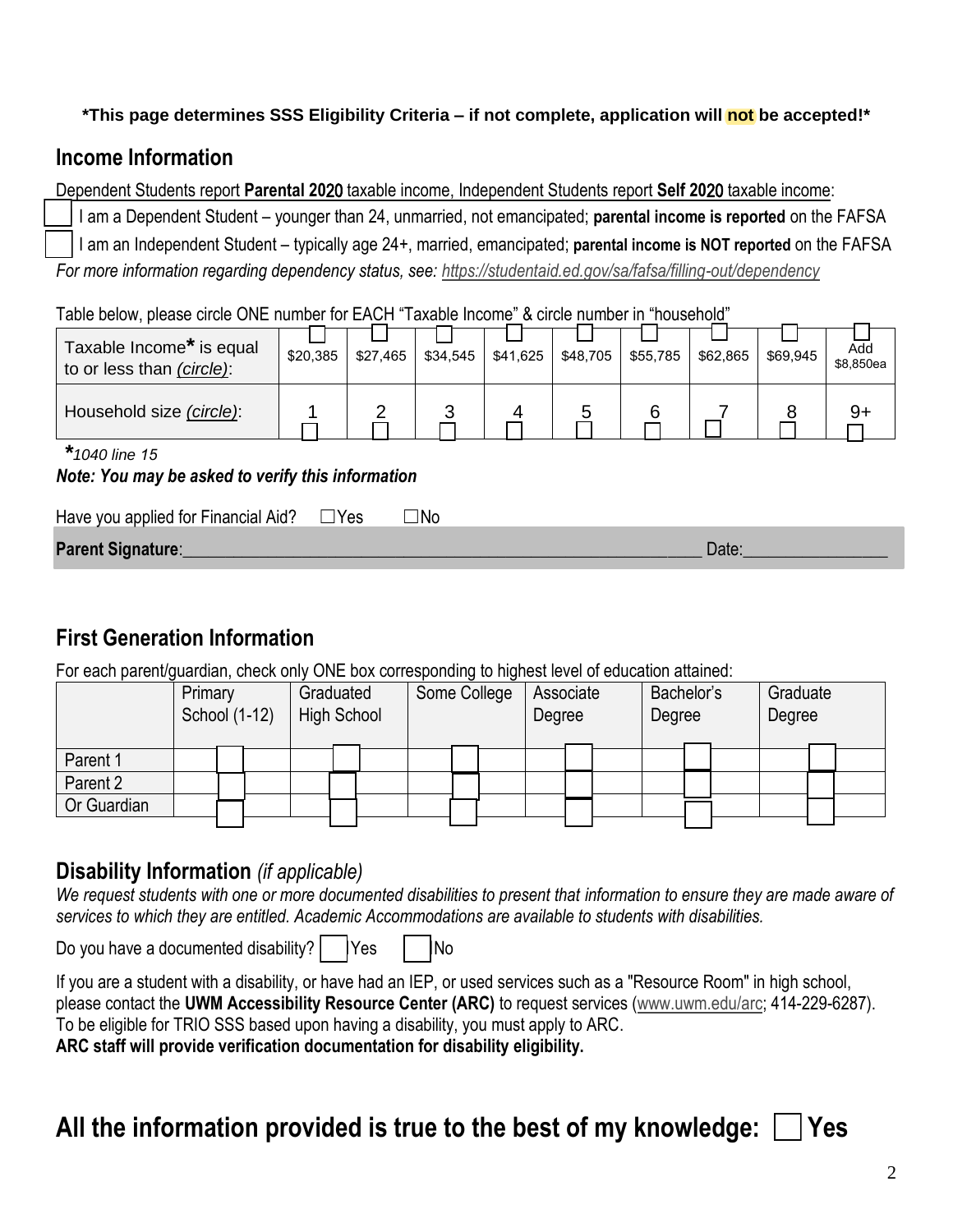### **SSS Services Inquiry**

Which SSS services would you find beneficial to your academic success? *(check all that apply)*

| Academic Skills (Time Management, Study/Test-Taking Strategies) | Supplemental Grant Aid                                     |
|-----------------------------------------------------------------|------------------------------------------------------------|
| Academic Tutoring (Peer and/or group)                           | Financial Literacy (Budgeting and Money Management)        |
| $\Box$ Campus & Community Engagement                            | Financial Aid Help (Loans, Scholarships, FAFSA Assistance) |
| <b>Career Cruising &amp; Exploration</b>                        | Graduate School Preparation                                |
| Cultural & Academic Exposure                                    | <b>Proactive Academic Advising</b>                         |
| Computer Lab w/free printing                                    | Laptop Loan                                                |

### **SSS Summer Bridge: July** 11 **th , 202**2 **–** Aug 5 **t**h **, 202**2

SSS Summer Bridge is an additional program option geared for entering first-year students to provide academic enrichment and preparation for their first semester experience. The program runs Monday-Friday, for four weeks from July – August. There is no fee for the SSS Bridge program and it does not carry university credit. Some of the benefits include:

- ✓ Complete the Financial Literacy course required for all SSS Students & Lawton Scholars Program **FREE OF CHARGE**
- $\checkmark$  College Math, Reading, & Writing Readiness
- ✓ Students can re-take the Mathematics Placement Test in July/Aug which could result in higher level placement **saving semester time and tuition expenses**
- $\checkmark$  Exposure to UWM campus resources/centers such as: Financial Aid, Career Center (CPaRC), Study Abroad, etc.
- $\checkmark$  Early campus exposure, increased comfort with campus life, opportunity to meet & befriend other SSS students

#### Student Testimonials:

*"The guest speakers provided what UWM has to offer the students… I also learned how to get around on campus." "SSS Bridge helped me and my classmates to feel a sense of belonging with the campus."*

*"The best part was meeting new people, it helped me overcome my shyness… and know what to expect in the fall."*

*"I truly appreciated the [campus resource] presentations, financial aid, and [college] math."*

*"SSS Bridge gave me a taste of what college is like and I feel more prepared and at an advantage for fall!"*

| I plan to participate in SSS Summer Bridge July 11th, 2022 - Aug 5th, 2022:                    | $\Box$ Yes $\Box$ No |           |
|------------------------------------------------------------------------------------------------|----------------------|-----------|
| If yes, do you need information about on-campus housing and meal plan discounts/options? Ludes |                      | $\Box$ No |

### **Agreement to Participate in SSS**

I understand my choice to affiliate with TRIO SSS is voluntary, subject to program eligibility requirements, and will require me to proactively participate by meeting with an SSS academic adviser often each academic term. How many meetings will be determined by the adviser based upon my needs.

I understand by participating with SSS I will be assigned to a SSS advisor with an average of 125 students to enable me to spend more one-on-one time, receive free printing in the SSS lab in Mitchell Hall 135, and be considered for Supplemental Grant Aid. I also can use the program's short-term laptop or earphone loan service.

I understand my SSS advisor will provide guidance and support me deciding upon an academic program and qualify for acceptance to the UWM school or college that awards the degree. Depending upon when I decide upon a major and complete